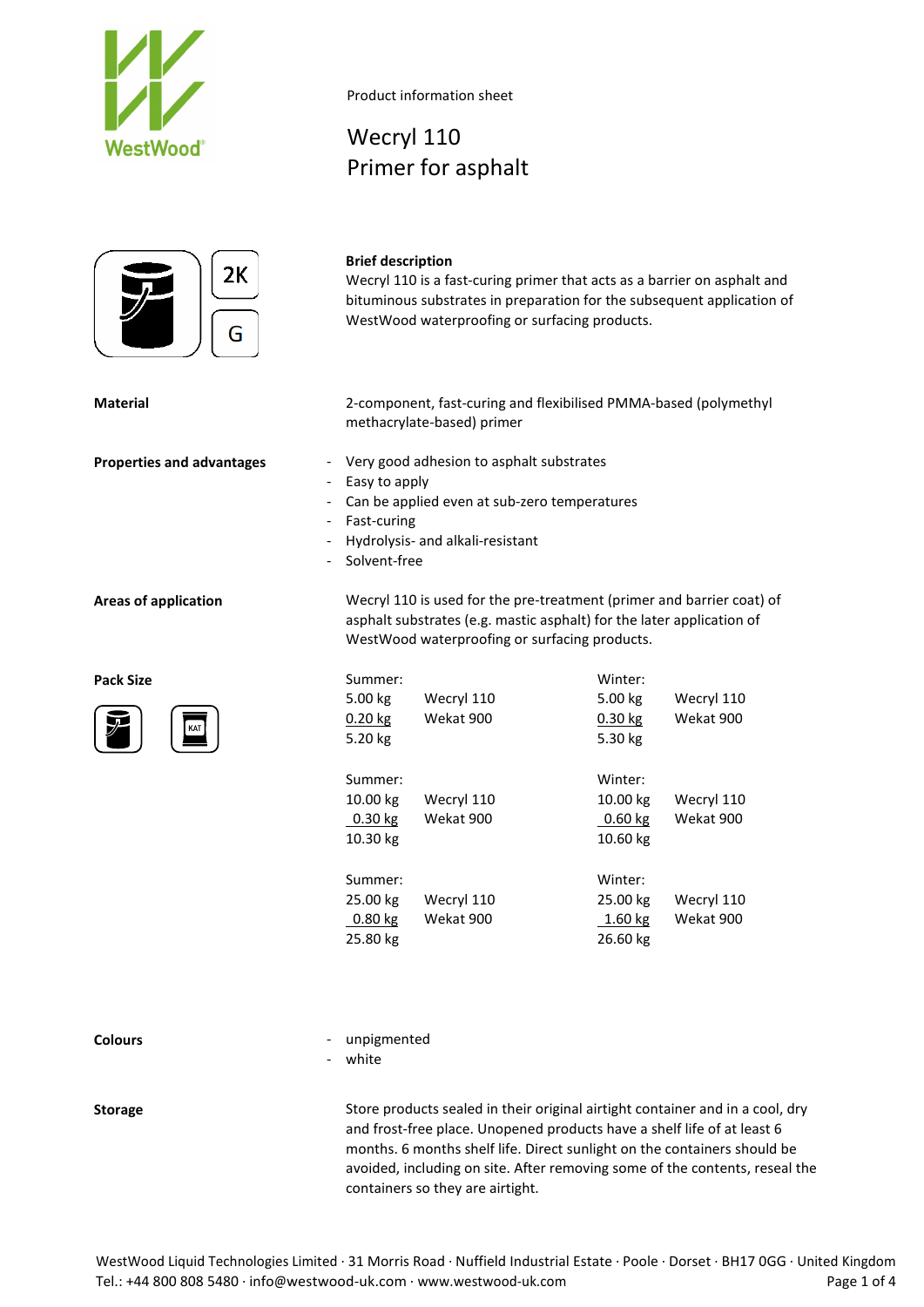



## **Application conditions Temperatures**

Wecryl 110

Product information sheet

Primer for asphalt

The product can be applied within the following temperature ranges:

| Product    | Temperature range, in °C |                |               |  |  |  |
|------------|--------------------------|----------------|---------------|--|--|--|
|            | Air                      | Substrate*     | Material      |  |  |  |
| Wecryl 110 | $-5$ to $+35$            | $-5$ to $+50*$ | $+3$ to $+30$ |  |  |  |

\* The substrate temperature must be at least 3 °C above the dew point during application and curing.

The substrate temperature must not be less than +3 °C if a topping is applied to the surface (see "Preparation for subsequent layers"). Reaction problems can occur at lower temperatures.

### **Moisture**

The relative humidity must be  $\leq$  90%.

The surface to be coated must be dry and ice-free.

The surface must be protected from moisture until the coating has hardened.

|                    | Wecryl 110 (at 20 °C, 3% catalyst) |  |  |  |  |
|--------------------|------------------------------------|--|--|--|--|
| Pot life           | approx. 12 min                     |  |  |  |  |
| Rainproof          | approx. 30 min                     |  |  |  |  |
| Can be walked on/  |                                    |  |  |  |  |
| overcoated         | approx. 45 min                     |  |  |  |  |
| <b>Curing time</b> | approx. 3 hours                    |  |  |  |  |

Higher temperatures or greater proportions of catalyst will reduce reaction times, while lower temperatures and smaller proportions of catalyst will increase reaction times.

The following table indicates the recommended amount of catalyst required to adjust the curing reaction to the temperature.

|                          | Product                                            | Substrate temperature in °C / Required amounts of catalyst in % w/w (guide) |      |    |    |    |    |                                                                            |             |    |    |    |    |  |
|--------------------------|----------------------------------------------------|-----------------------------------------------------------------------------|------|----|----|----|----|----------------------------------------------------------------------------|-------------|----|----|----|----|--|
|                          |                                                    | $-5$                                                                        | $+3$ | 5  | 10 | 15 | 20 | 25                                                                         | 30          | 35 | 40 | 45 | 50 |  |
|                          | Wecryl                                             | 6%                                                                          | 6%   | 6% | 4% | 3% | 3% | 3%                                                                         | 2%          | 2% | 1% | 1% | 1% |  |
|                          | 110                                                |                                                                             |      |    |    |    |    |                                                                            |             |    |    |    |    |  |
| <b>Consumption rates</b> | <b>Substrate</b><br>smooth<br>fine-sandy<br>coarse |                                                                             |      |    |    |    |    | 0.50 kg/m <sup>2</sup><br>0.60 kg/m <sup>2</sup><br>0.70 kg/m <sup>2</sup> | Consumption |    |    |    |    |  |
| Technical data           | Density:<br>Viscosity:                             |                                                                             |      |    |    |    |    | 1.00 $g/cm^{3}$<br>260 mPa*s                                               |             |    |    |    |    |  |

## **Reaction times and required amounts of catalyst**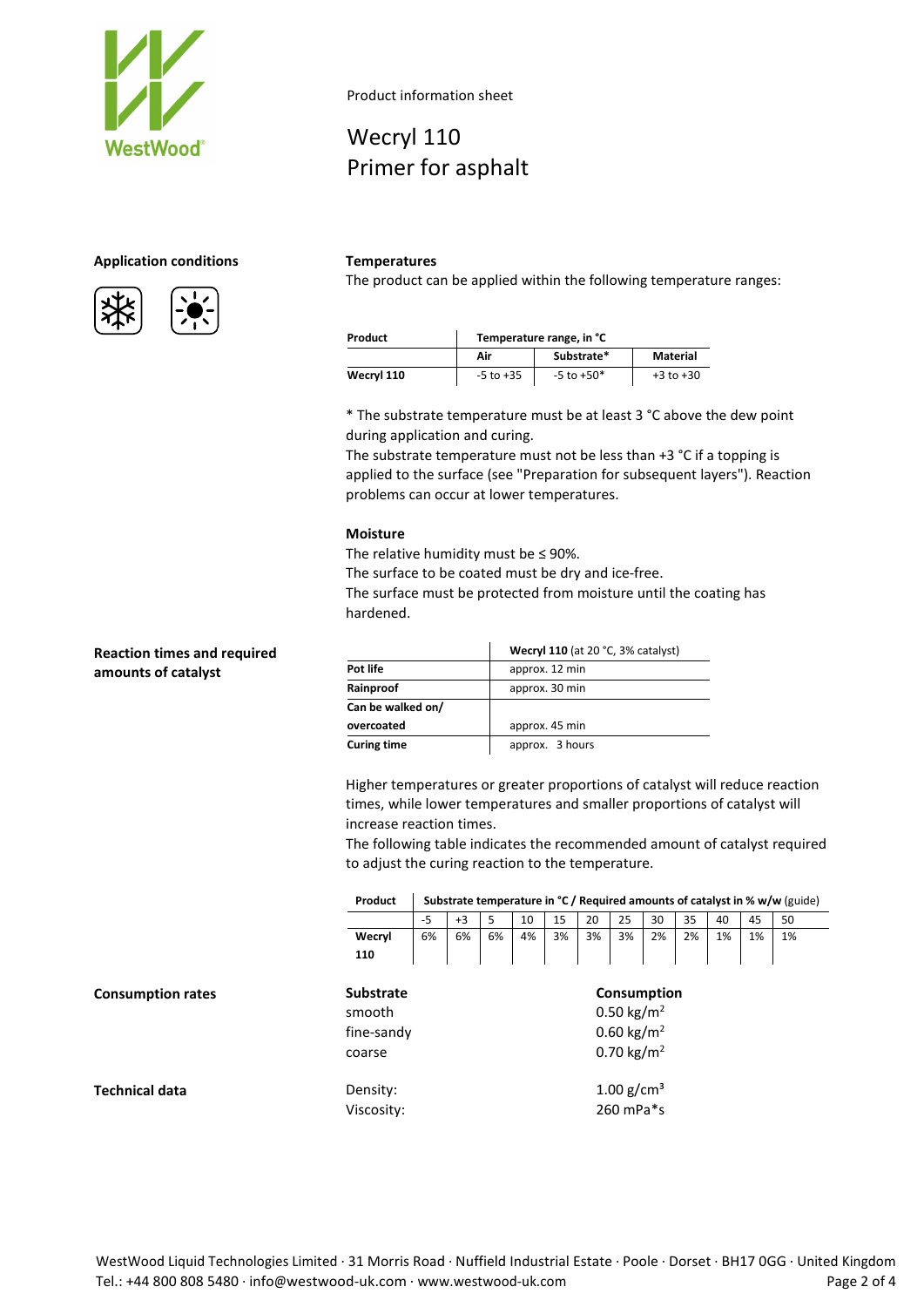

Product information sheet

# Wecryl 110 Primer for asphalt





### **Product application Application equipment / tools**

For mixing the product:

Mixing tool with twin-paddle stirrer

For applying the product:

- Sheepskin roller
- Brush (only for areas not accessible with the sheepskin roller)

### **Substrate preparation**

The primer must only be applied to a prepared substrate. Please refer to the appropriate application guide for information about correct surface preparation. If Wecryl 110 is used on fresh asphalt, (< 90 days old), it could lead to problems with the curing process.

It is therefore recommended to create a test area before the application. If necessary, increasing the amount of catalyst can help to prevent curing problems.

### **Mixing**

First stir the tub contents thoroughly.

Then add the Wekat 900 while stirring the resin at the slow-speed setting and mix for 2 minutes. Make sure that the product on the base and sides of the container is mixed in.

At product temperatures < 10 °C the product should be stirred for 5 minutes, as the catalyst will take longer to dissolve.

### **Application**

Use the sheepskin roller to apply an even film-forming coat of primer. Avoid creating puddles of primer.

Once the coating has cured, apply a second coat to cover any defects (bubbles, areas not fully coated).

### **Preparation for subsequent layers**

For subsequent application of Wecryl 842 - Repair and Levelling Mortar: Once the primer has hardened, apply a second layer and top with a little quartz sand  $(0.1 - 0.2 \text{ kg/m2 at } 0.2 - 0.6 \text{ mm})$  while the primer is still wet. The sand topping creates the necessary key, i.e. roughness, for application of the mortar.

Never apply the topping to the first coat of primer.

**Cleaning If work is interrupted or when it is completed, clean the tools thoroughly** with WestWood Cleaning Agent within the pot life of the material (approx. 12 minutes). This can be done with a brush. Do not use the tools again until the Cleaning Agent has evaporated fully. Simply immersing the tools in the Cleaning Agent will not prevent the material from hardening.